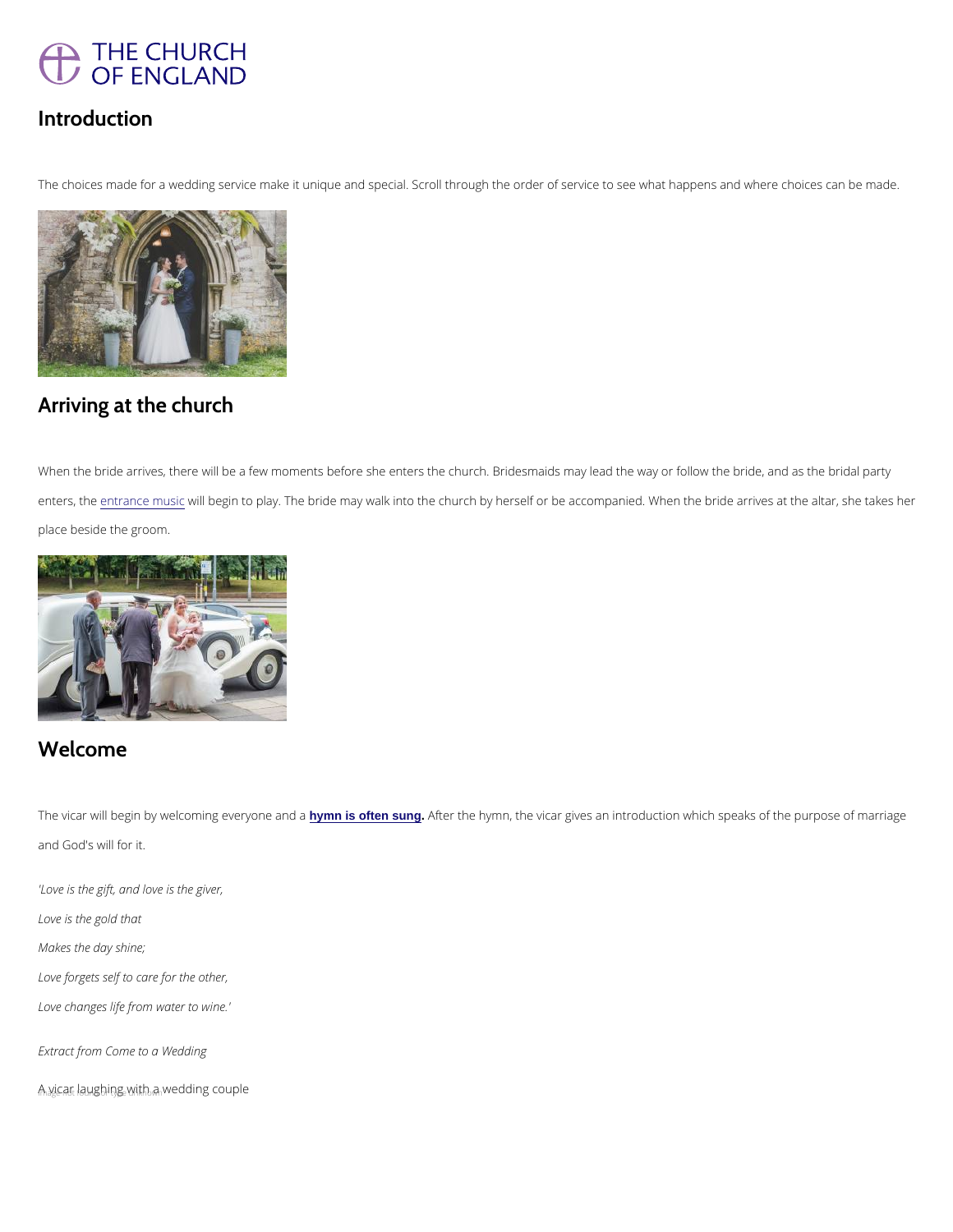## Declarations & vows

The vicar will ask everyone present if there is any reason in law why the couple should not marry. The v the same question about their commitment to the other. They answer 'I will'. The vicar then asks everyor Everyone replies BN/Welewirle a dAndgthe vicar's talk may happen at this point, or, the evsewrsvice may continue wit

## Exchange of rings and blessing

The best man steps forward to hand the rings to the vicar, which are blessed. After the rings are exchan by the joining of hands and by the giving and receiving of rings. I therefore proclaim that they are husba

'I give you this ring as a sign of our marriage. With my body I honour you, all that I am I give to you, and all that I have I share with you, within the love of God, Father, Son and Holy Spirit.'

Bible readings

There will alw Biy is be eead nndga talk by the vicar, or, the vicar may do these after the legal part of the serv

blessing - are complete. Other readings can be included too. Anyone present can read from the Bible or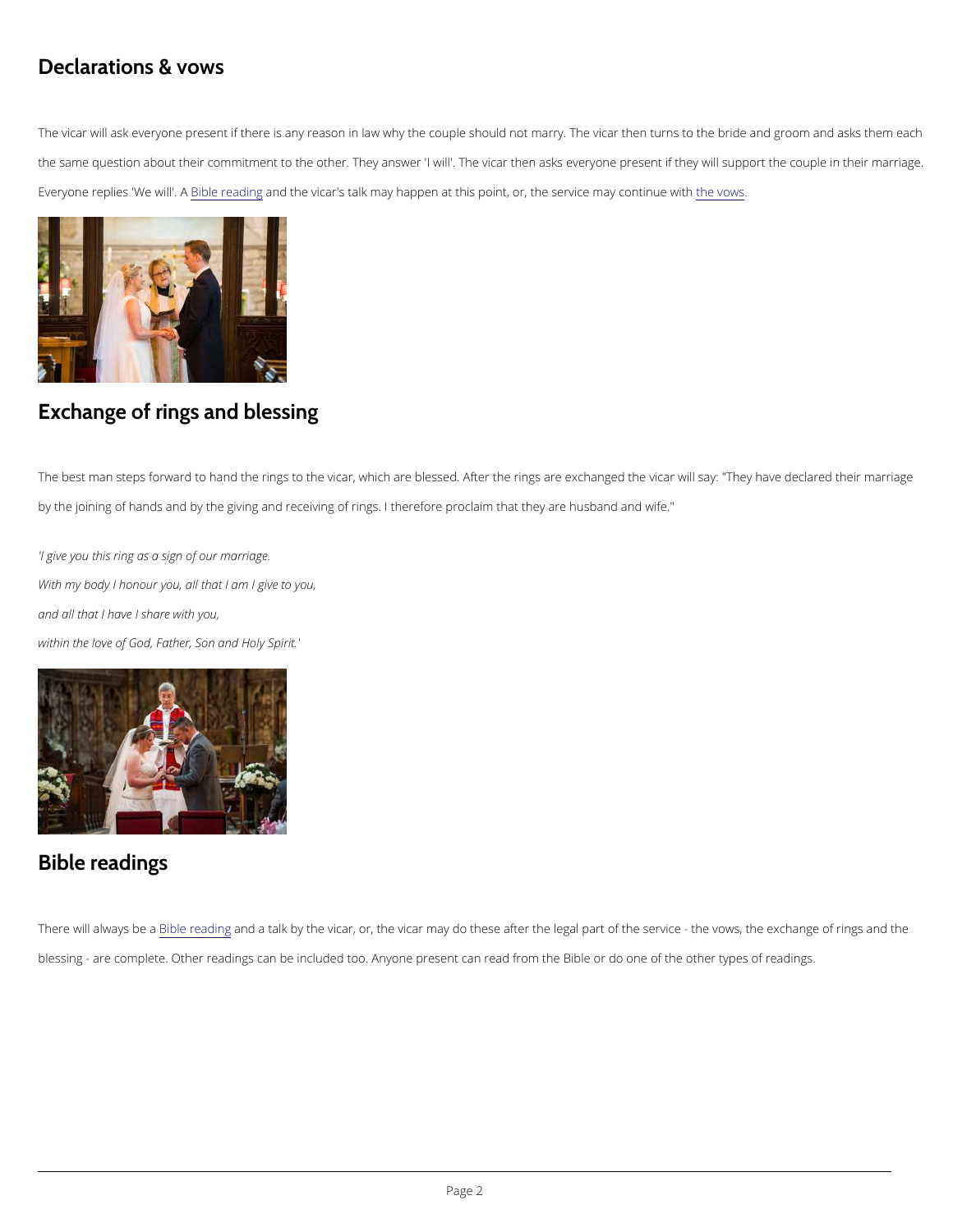# Signing the paperwork

Along with the bride, grotwmo wintch exime was the present when the paperwork is signed, and they must sign it to of the church, or even into a separate room. It takesmasfiesworhtionutpelsayled coomrpole widen yysom e sings a

## Ending of the service

After the marriage paperwork is signed, the witnesses return to their seats and the co tipplæl rpermagner we mo says the Lord's Prayer together before the vicar says a final blessing. There may be a final hymn at this

[Music can be](/life-events/your-church-wedding/planning-your-ceremony/other-music-your-wedding) whay edhe couple and the wedding party walk out of the church. The newly married couple leave first, followed by the best manned by the best manned by the best manned by the best manned by the best manned of t bridesmaid. The couple's parents then follow. Outside there'll be more photos and confetti-throwing!

A vicar blesses a newly married couple

Image not found or type unknown

## Leaving the church